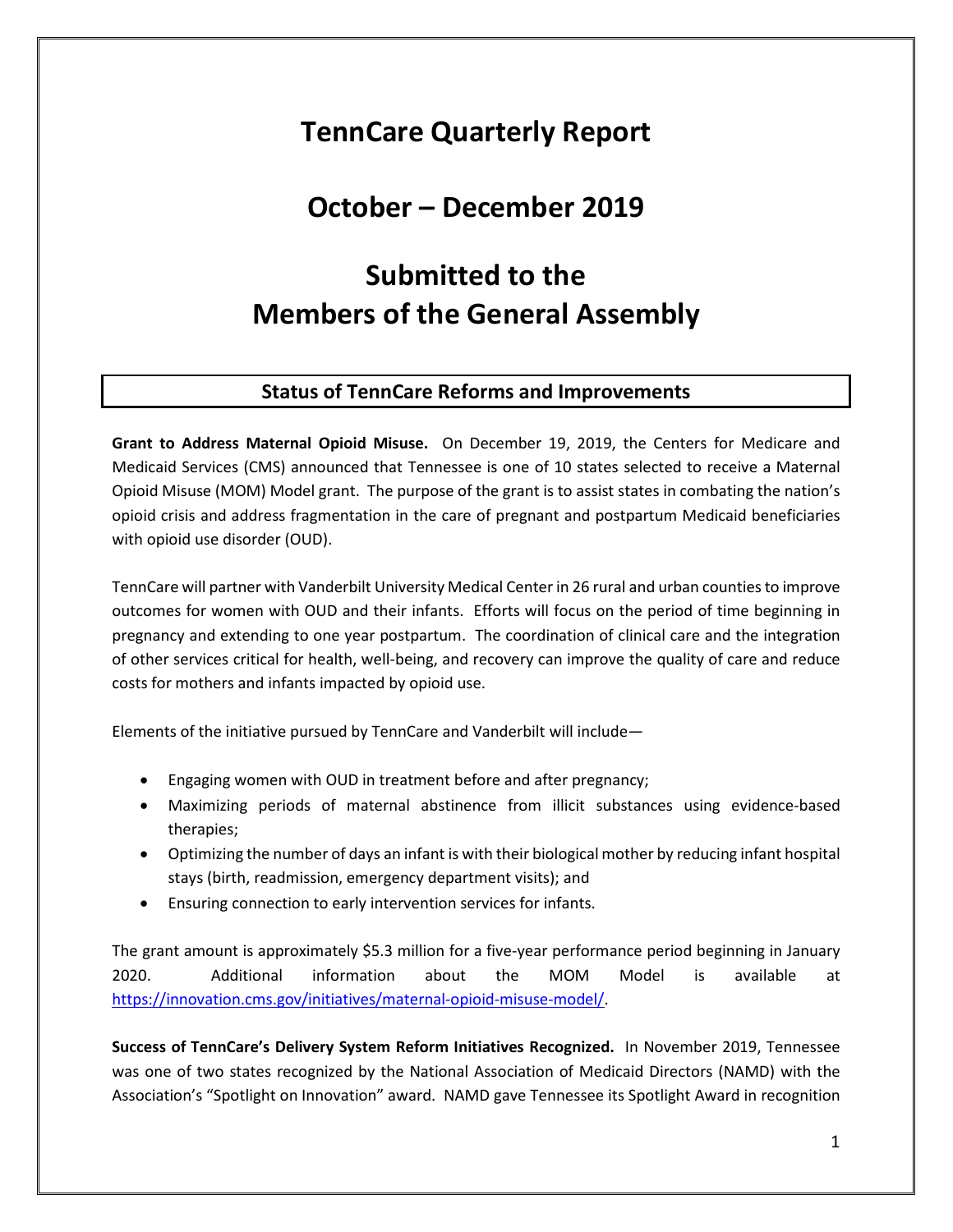of TennCare's national leadership in the area of healthcare delivery system transformation. The award specifically acknowledged TennCare's ongoing efforts to promote value-based payment strategies in the domains of primary care, acute care, and long-term care.

**Amendments to the TennCare Demonstration.** Six proposed amendments to the TennCare Demonstration were in various stages of development during the October-December 2019 quarter.

Demonstration Amendment 35: Substance Use Disorder Services. In May 2018, TennCare submitted Demonstration Amendment 35 to CMS. Amendment 35 would modify the TennCare benefits package to cover residential substance use disorder (SUD) treatment services in facilities with more than 16 beds. The federal government classifies such facilities as "institutions for mental diseases" (IMDs), and federal law prohibits the expenditure of federal Medicaid dollars for services delivered to adults in these facilities. Historically, TennCare's managed care organizations (MCOs) were permitted to cover residential treatment services in IMDs, if the MCO determined that such care was medically appropriate and costeffective as compared to other treatment options. However, CMS recently issued regulations restricting the ability of MCOs to pay for services in these facilities. Specifically, the new federal regulation limits this option to treatment stays of no more than [1](#page-1-0)5 days per calendar month.<sup>1</sup> TennCare is seeking authority with Amendment 35 to allow enrollees to receive short-term services in IMDs beyond the 15-day limit in federal regulation, up to 30 days per admission.

As of the end of the October-December 2019 quarter, CMS's review of Amendment 35 was ongoing.

Demonstration Amendment 36: Providers of Family Planning Services. Amendment 36 was submitted to CMS in August 2018. Amendment 36 grew out of Tennessee's 2018 legislative session and, in particular, Public Chapter No. 682, which established that it is the policy of the state of Tennessee to favor childbirth and family planning services that do not include elective abortions within the continuum of care or services, and to avoid the direct or indirect use of state funds to promote or support elective abortions.

Amendment 36 requests authority for TennCare to establish state-specific criteria for providers of family planning services, and to exclude any providers that do not meet these criteria from participation in the TennCare program. As specified in Public Chapter No. 682, TennCare is proposing to exclude any entity that performed, or operated or maintained a facility that performed, more than 50 abortions in the previous year, including any affiliate of such an entity.

CMS held a 30-day federal public comment period on Amendment 36 during the third quarter of Calendar Year 2018. Close to 3,500 comments were received, and CMS subsequently began to review that feedback as well as the amendment itself. As of the end of the October-December 2019 quarter, CMS's review of Amendment 36 was ongoing.

<span id="page-1-0"></span> $1$  See 42 CFR § 438.6(e).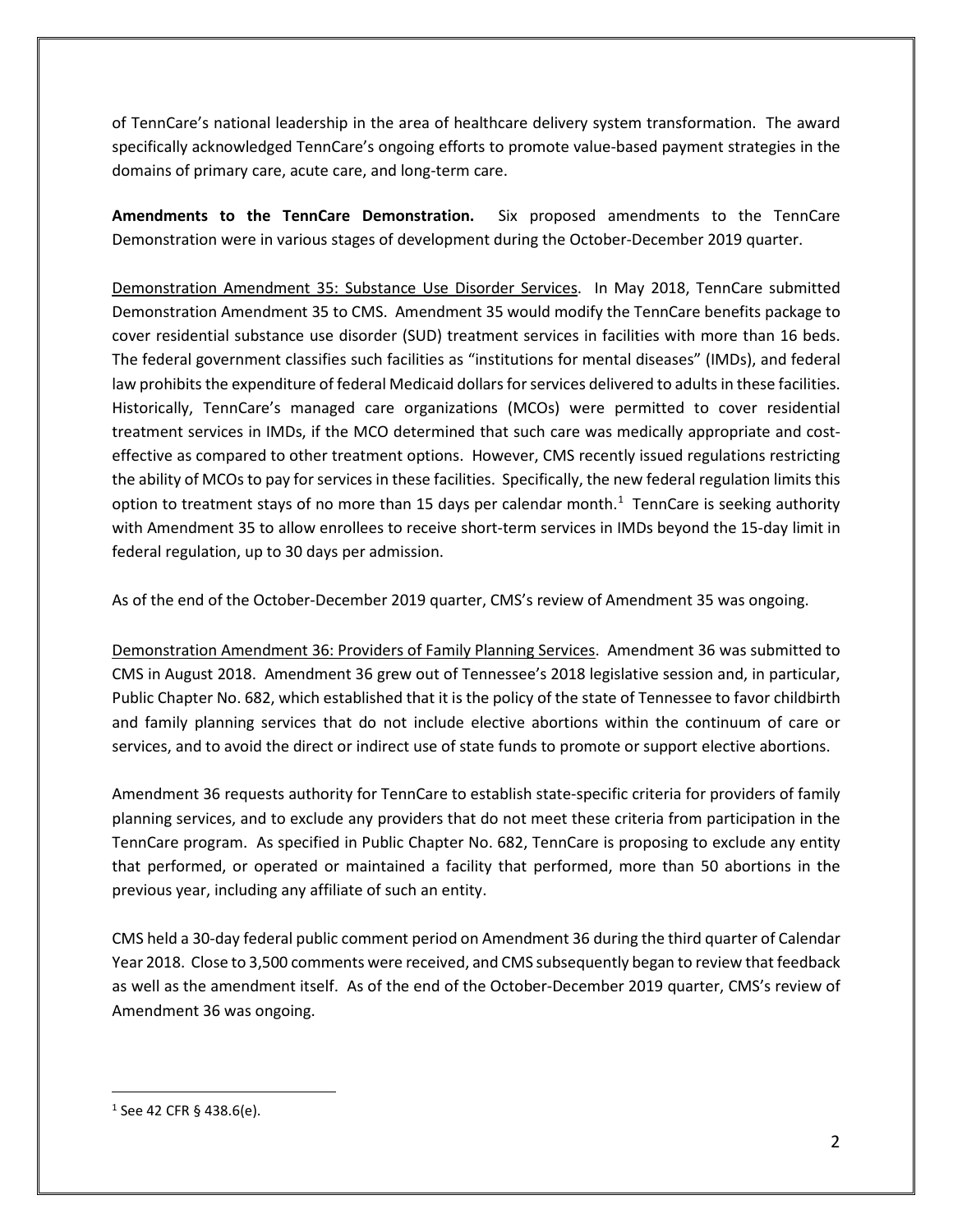Demonstration Amendment 38: Community Engagement. TennCare submitted Amendment 38 to CMS on December 28, 2018. Demonstration Amendment 38 implements a state law (Public Chapter No. 869) enacted by the Tennessee General Assembly in 2018. This law directed TennCare to seek federal authorization to establish reasonable work and community engagement requirements for non-pregnant, non-elderly, non-disabled adults enrolled in the TennCare program who do not have dependent children under the age of six. The legislation also required TennCare to seek approval from the U.S. Department of Health and Human Services (HHS) to use funds from the state's Temporary Assistance for Needy Families (TANF) program to support implementation of the community engagement program.

As of the end of the October-December 2019 quarter, discussions between TennCare and CMS on Amendment 38 were ongoing.

Demonstration Amendment 40: "Katie Beckett" Program. On September 20, 2019, TennCare submitted Amendment 40 to CMS. Amendment 40 implements legislation (Public Chapter No. 494) passed by the Tennessee General Assembly in the 2019 legislative session directing TennCare to seek CMS approval for a new "Katie Beckett" program. The proposal would assist children under age 18 with disabilities and/or complex medical needs who are not eligible for Medicaid because of their parents' income or assets.

The Katie Beckett program proposed in Amendment 40—developed by TennCare in close collaboration with the Tennessee Department of Intellectual and Developmental Disabilities and other stakeholders would be composed of two parts:

- **Part A** Individuals in this group would receive the full TennCare benefits package, as well as essential wraparound home and community based services. These individuals would be subject to monthly premiums to be determined on a sliding scale based on the member's household income.
- **Part B** Individuals in this group would receive a specified package of essential wraparound services and supports, including premium assistance.

In addition to Parts A and B, Amendment 40 provides for continued TennCare eligibility for children already enrolled in TennCare, who subsequently lose TennCare eligibility, and who would qualify for enrollment in Part A but for whom no Part A program slot is available.

CMS held a federal public comment period on Amendment 40 from October 2 through November 1, 2019, and negotiations between TennCare and CMS commenced in December 2019. As of the end of the quarter, CMS's review of Amendment 40 was ongoing.

Demonstration Amendment 41: Supplemental Hospital Payments. Amendment 41 is another demonstration amendment growing out of Tennessee's 2019 legislative session. The budget passed by the General Assembly in 2019 provides for an annual increase of \$3,750,000 in State funding to support graduate medical education (GME) in Tennessee. One purpose of Amendment 41 is to draw federal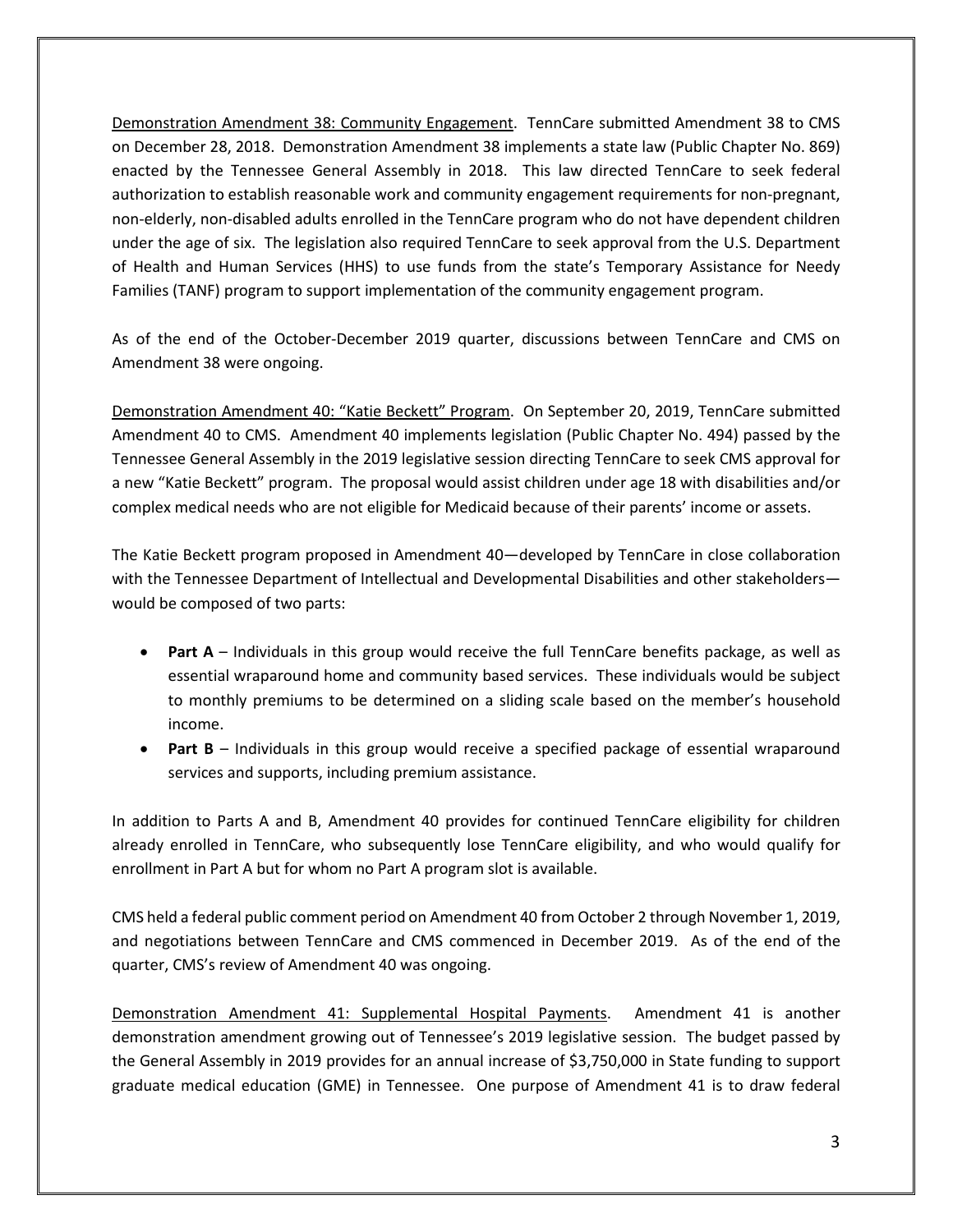matching funds for these GME expenditures, thereby maximizing the resources available to invest in this priority.

Another aim of Amendment 41 is to enhance TennCare's ability to reimburse qualifying Tennessee hospitals for costs realized as a result of Medicaid shortfall and charity care. Currently, the TennCare Demonstration authorizes two funds through which this type of reimbursement may occur:

- The Virtual Disproportionate Share Hospital (DSH) Fund, which provides for total annual payments of up to \$463,996,853, and which may be used to pay for Medicaid shortfall and charity care costs; and
- The Uncompensated Care Fund for Charity Care, which provides for total annual payments of up to \$252,845,886, and which may be used to pay for charity care costs.

Amendment 41 would raise the annual limit for payments from these funds by approximately \$382 million. Specifically, the limit on reimbursement from the Virtual DSH Fund would be increased to \$508,936,029, while the limit on reimbursement from the Uncompensated Care Fund for Charity Care would be increased to \$589,886,294. In addition, the amendment would revise the distribution methodologies contained in the TennCare Demonstration for each of the two funds to account for the disbursement of additional monies, and would also create a new sub-pool within the Uncompensated Care Fund to address costs that are not met within the current system.

TennCare submitted Amendment 41 to CMS on October 24, 2019. The federal public comment period on the amendment followed shortly thereafter, running from October 31 through November 30, 2019. As of the end of the October-December 2019 quarter, CMS's review of Amendment 41 was ongoing.

Demonstration Amendment 42: Block Grant. Like several other amendments described in this report, Amendment 42 is the result of legislation passed by the Tennessee General Assembly. Amendment 42 implements Public Chapter No. 481 from the 2019 legislative session, which directs TennCare to submit a demonstration amendment to CMS to convert the bulk of TennCare's federal funding to a block grant. The block grant proposed in Amendment 42 is based on TennCare enrollment, using State Fiscal Years 2016, 2017, and 2018 as the base period for calculating the block grant amount. The block grant would be indexed for inflation and for enrollment growth beyond the experience reflected in the base period.

The proposed block grant is intended to cover core medical services delivered to TennCare's core population. Certain TennCare expenses would be excluded from the block grant and continue to be financed through the current Medicaid financing model. These excluded expenditures include services carved out of the existing TennCare demonstration, outpatient prescription drugs, uncompensated care payments to hospitals, services provided to members enrolled in Medicare, and administrative expenses.

Amendment 42 does not rely on reductions to eligibility or benefits in order to achieve savings under the block grant. Instead, it would leverage opportunities to deliver healthcare to TennCare members more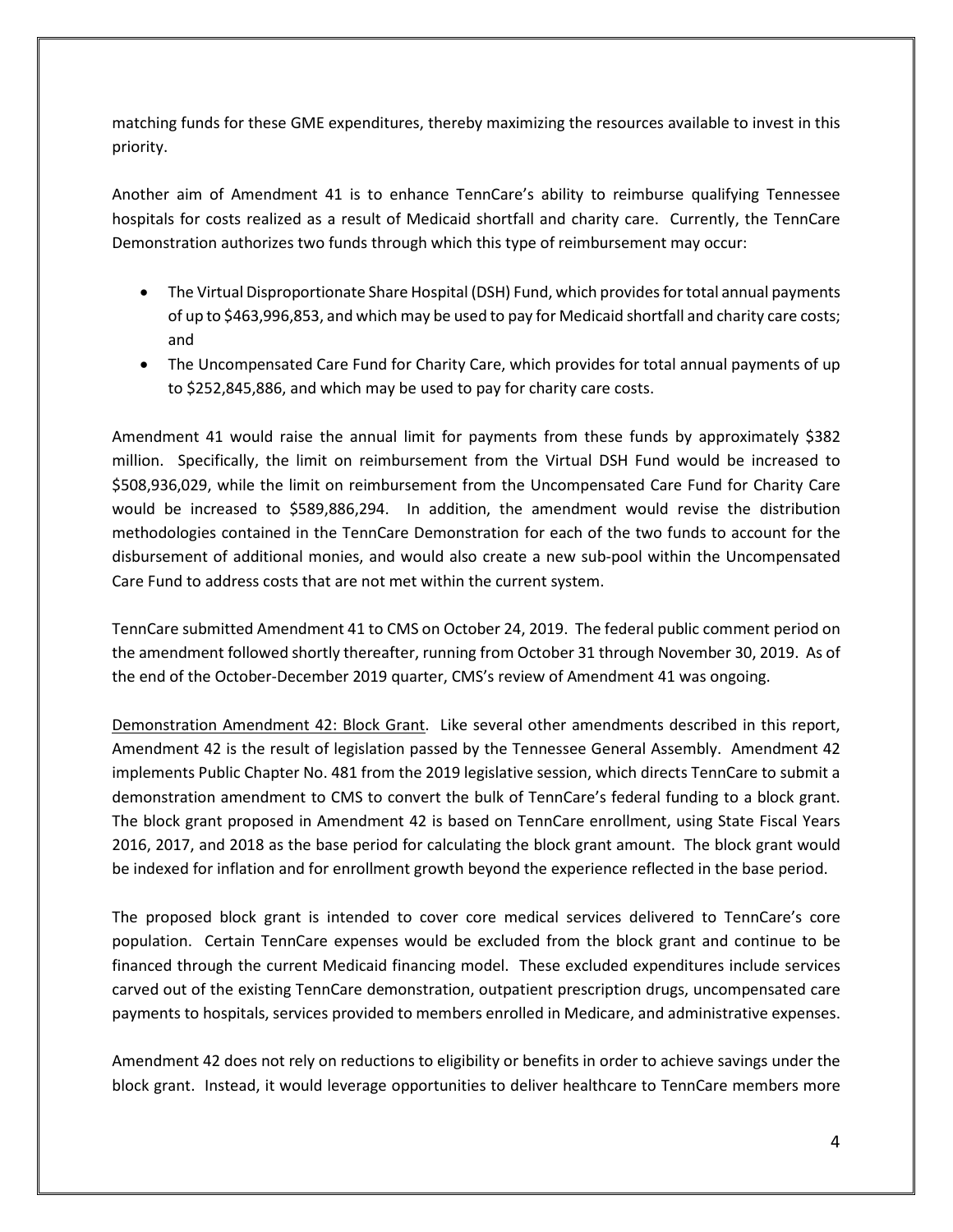effectively and would permit TennCare to implement new reform strategies that would yield benefits for both the State and the federal government.

TennCare submitted Amendment 42 to CMS on November 20, 2019. The federal comment period on TennCare's proposal lasted from November 27 through December 27, 2019, and yielded more than 6,000 items of public input. CMS's review of Amendment 42 was ongoing as of the end of the October-December 2019 quarter.

**Beneficiary Survey.** Every year since 1993, the Boyd Center for Business and Economic Research (BCBER) at the University of Tennessee in Knoxville has conducted a survey of Tennessee citizens—TennCare enrollees, individuals with private insurance, and uninsured individuals alike—to assess their opinions about health care. Respondents provide feedback on a range of topics, including demographics (age, household income, family size, etc.), perceptions of quality of care received, and behavior relevant to health care (the type of provider from whom an individual is most likely to seek initial care, the frequency with which care is sought, etc.).

On October 1, 2019, BCBER published a summary of the results of the most recent survey titled "The Impact of TennCare: A Survey of Recipients, 2019". Although the findings of a single survey must be viewed in context of long-term trends, several results from the 2019 report are noteworthy:

- Satisfaction with TennCare remained high. Ninety-four percent of respondents covered by TennCare expressed satisfaction with the quality of care they had received. This level of satisfaction tied for the second highest in the program's history and marked the eleventh straight year in which survey respondents had reported satisfaction levels exceeding ninety percent.
- The uninsured rate in Tennessee increased slightly. The percentage of respondents classifying themselves or their children as uninsured rose from 6.7 percent in 2018 to 6.9 percent in 2019. In longer-term trends, however, the 2019 uninsured rate was relatively low (the fifth lowest level in the last 15 years).
- TennCare families sought care from physicians more frequently than the Tennessee population as a whole. Thirty-three percent of heads of households with TennCare reported seeing a doctor weekly or monthly, and twenty percent reported doing so for their children. By contrast, only fifteen percent of all heads of households reported seeing a doctor weekly or monthly, and only eleven percent reported doing so for their children.

In summary, the report notes, "TennCare continues to receive positive feedback from its recipients, with 94 percent reporting satisfaction with the program. This positive feedback is a strong indication that TennCare is providing satisfactory medical care and meeting the expectations of those it serves." BCBER's report may be viewed in its entirety online at [https://haslam.utk.edu/sites/default/files/tncare19.pdf.](https://haslam.utk.edu/sites/default/files/tncare19.pdf)

**Update on Episodes of Care.** TennCare's episodes of care program aims to transform the way specialty and acute healthcare services are delivered by incentivizing high-quality, cost-effective care, promoting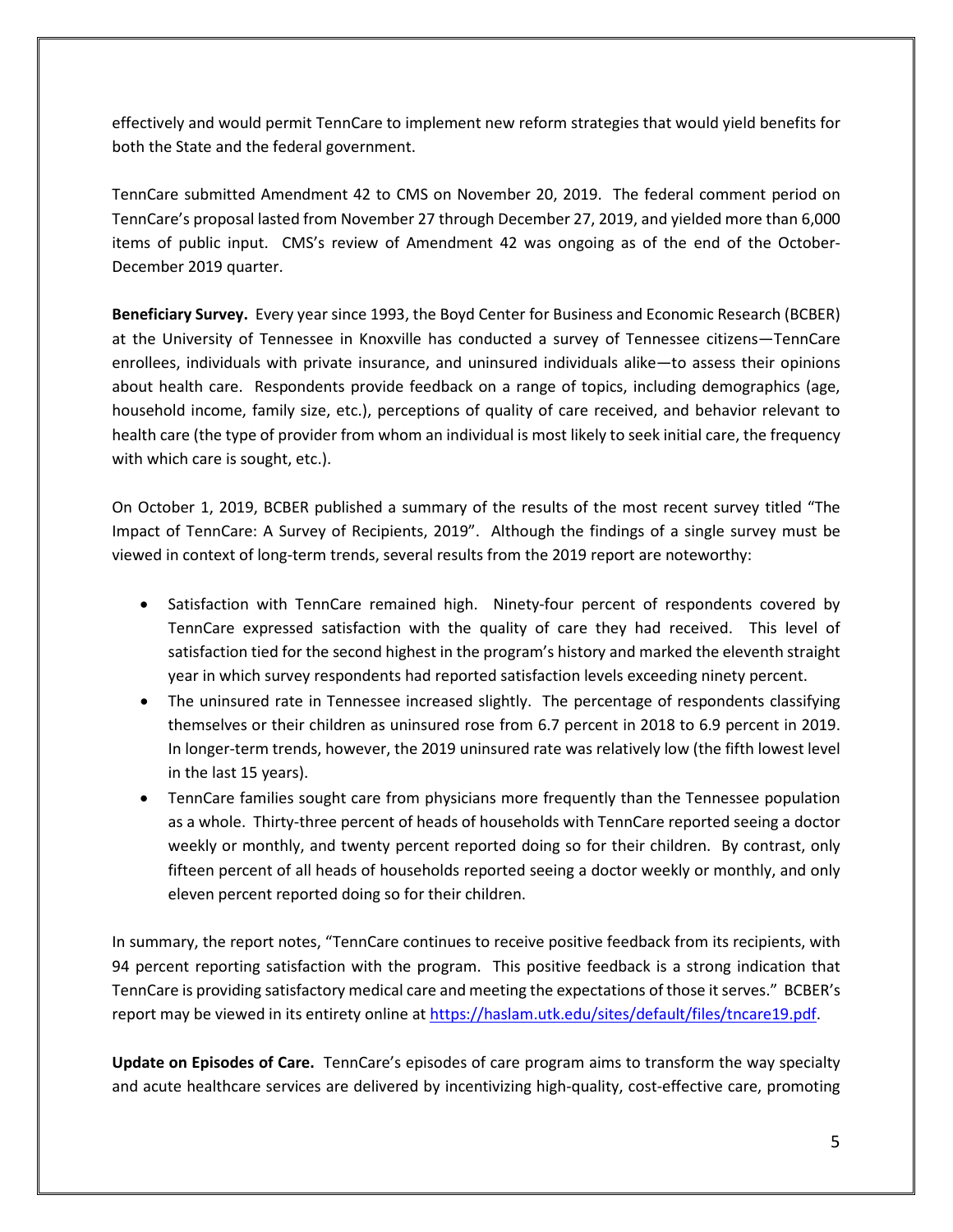evidence-based clinical pathways, encouraging care coordination, and reducing ineffective or inappropriate treatments. Episodes of care is part of TennCare's delivery system transformation initiative, which is changing healthcare delivery in Tennessee by moving from paying for volume to paying for value.

In October 2019, TennCare released a series of analytics reports showing success in its delivery system transformation efforts. These reports provide the most complete picture to date of how the State's innovative programs are resulting not only in improved care for TennCare members, but also in significant savings for Tennessee taxpayers. The three programs addressed by the reports are Tennessee Health Link, Patient-Centered Medical Homes, and episodes of care.

The episodes of care report demonstrated that providers made a variety of changes that resulted in improved quality of care. Examples of these changes include—

- **Perinatal episode:** Prenatal group B streptococcus screening rates increased from 88 percent in 2014 to 95 percent in 2018;
- **Asthma acute exacerbation episode:** Acute exacerbations of asthma treated in the inpatient setting declined from six percent in 2014 to three percent in 2018; and
- **Oppositional defiant disorder (ODD) episode:** The percentage of children with non-comorbid ODD who received inappropriate medications fell from 23 percent in 2015 to 4 percent in 2018.

Additional information on all three reports is available on the TennCare website at [https://www.tn.gov/tenncare/health-care-innovation.html.](https://www.tn.gov/tenncare/health-care-innovation.html)

**Incentives for Providers to Use Electronic Health Records.** The Electronic Health Records (EHR) Incentive Program is a partnership between federal and state governments that grew out of the Health Information Technology for Economic and Clinical Health (HITECH) Act of 2009. The purpose of the program is to provide financial incentives to Medicaid providers<sup>2</sup> to replace outdated, often paper-based approaches to medical record-keeping with Certified Electronic Health Record Technology (as defined by CMS) that meets rigorous criteria and that can improve health care delivery and quality. The federal government provides 100 percent of the funding for the incentive payments and 90 percent of the funding for administrative costs. Tennessee's EHR program<sup>[3](#page-5-1)</sup> has issued payments for six years to eligible professionals and for three years to eligible hospitals.

EHR payments made by TennCare during the October-December 2019 quarter as compared with payments made throughout the life of the program appear in the table below. It should be noted that

<span id="page-5-0"></span><sup>&</sup>lt;sup>2</sup> CMS allows two types of providers to participate in the Medicaid EHR Incentive Program: eligible professionals (medical and osteopathic physicians, nurse practitioners, certified nurse midwives, dentists, and physician assistants who meet certain criteria) and eligible hospitals (acute care hospitals, critical access hospitals, and children's hospitals).

<span id="page-5-1"></span><sup>&</sup>lt;sup>3</sup> In April 2018, CMS announced that its EHR programs would be renamed "Promoting Interoperability (PI) Programs." While Tennessee's EHR initiative falls within the scope of CMS's PI Programs, TennCare continues to refer to its initiative as "EHR Incentive Program" for purposes of clarity and consistency in communications with providers.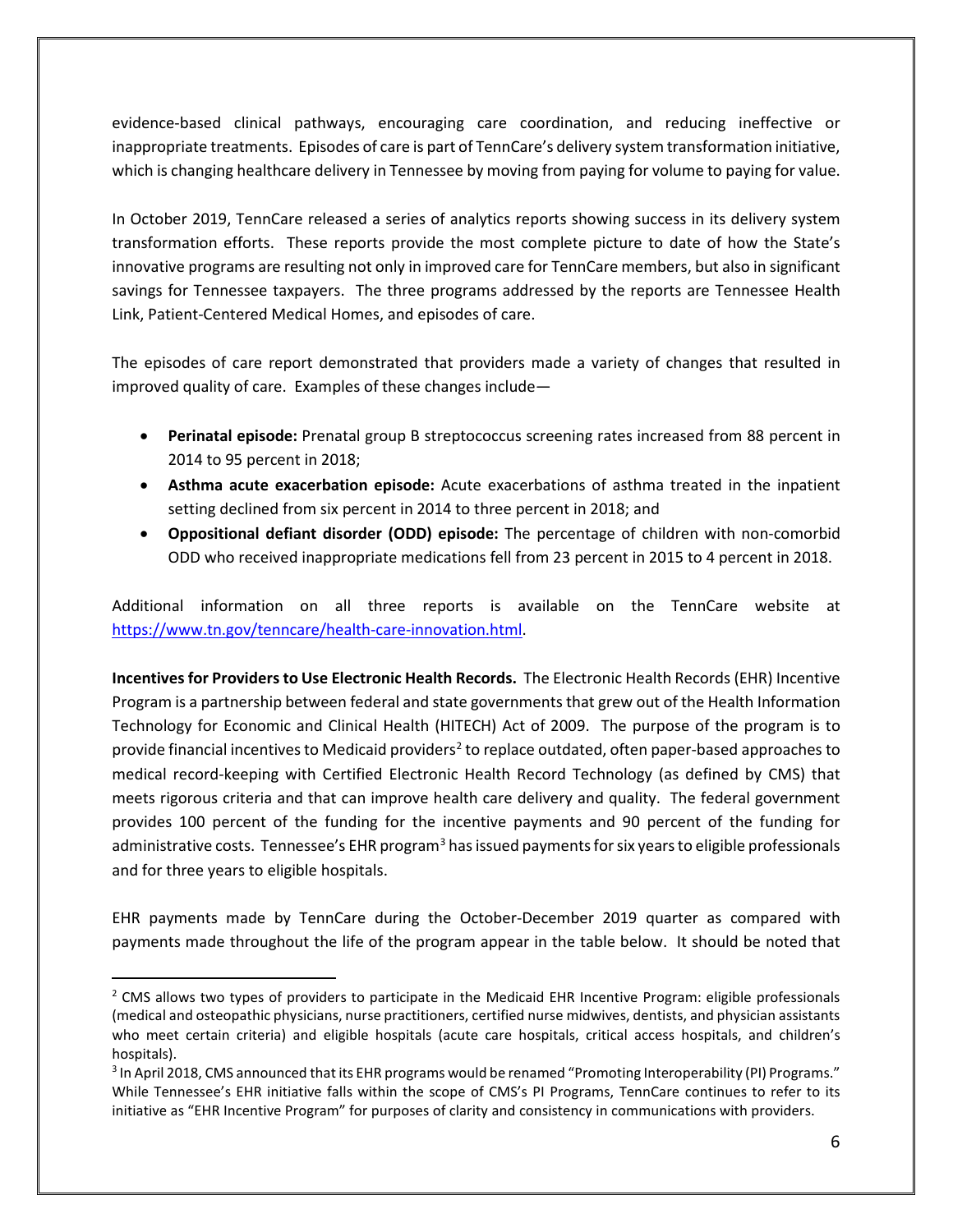very few payments were issued during the final quarter of the calendar year because all but one of the payments for which providers qualified were able to be completed by September 30, 2019.

| <b>Payment Type</b>  | <b>Number of Providers</b><br><b>Paid During the Quarter</b> | <b>Quarterly Amount</b><br>Paid (Oct-Dec 2019) | <b>Cumulative Amount</b><br>Paid to Date <sup>4</sup> |
|----------------------|--------------------------------------------------------------|------------------------------------------------|-------------------------------------------------------|
| First-year payments  | N/A                                                          | N/A                                            | \$180,186,290                                         |
| Second-year payments |                                                              | \$0                                            | \$59,834,589                                          |
| Third-year payments  |                                                              | \$0                                            | \$37,537,685                                          |
| Fourth-year payments |                                                              | \$0                                            | \$8,406,515                                           |
| Fifth-year payments  |                                                              | \$0                                            | \$5,377,671                                           |
| Sixth-year payments  |                                                              | \$8,500                                        | \$2,997,090                                           |

Technical assistance activities, outreach efforts, and other EHR-related projects conducted by TennCare staff during the quarter included the following:

- Providing daily technical assistance to providers via email and telephone calls;
- Working with TennCare's attestation software vendor to enable submission of 2019 attestations in January 2020;
- Participation in CMS-led calls regarding the EHR Incentive Program;
- Exhibiting at the October 2019 Tennessee Medical Association Symposiums in Knoxville, Memphis, and Nashville; and
- Newsletters and alerts distributed by TennCare's EHR ListServ.

Although enrollment of new providers concluded on April 30, 2017, TennCare's EHR Incentive Program will continue through the 2021 program year as required by CMS rules. Tennessee's program team continues to work with a variety of provider organizations to maintain the momentum of the program. The focus of post-enrollment outreach efforts for 2020 is to encourage provider participants who remain eligible to continue attesting and complete the program. TennCare's next major action in support of this strategy will be a mailing to providers who previously received five EHR incentive payments. The mailing will remind the providers of the period during which attestations for 2019 may be submitted, and will encourage them to attest this year for their sixth and final payment.

**Pharmacy Benefits Manager Readiness Activities.** In January 2019, TennCare announced that OptumRx, Inc. had been selected through a competitive procurement process to replace Magellan Medicaid Administration as TennCare's Pharmacy Benefits Manager (PBM). TennCare's contract with OptumRx required the company to begin processing pharmacy claims for TennCare on January 1, 2020, with readiness activities commencing several months earlier (in March 2019). Priorities during this period of transition include the following:

<span id="page-6-0"></span> <sup>4</sup> In certain cases, cumulative totals reflect adjustments of payments from previous quarters. The need for these recoupments was identified through standard auditing processes.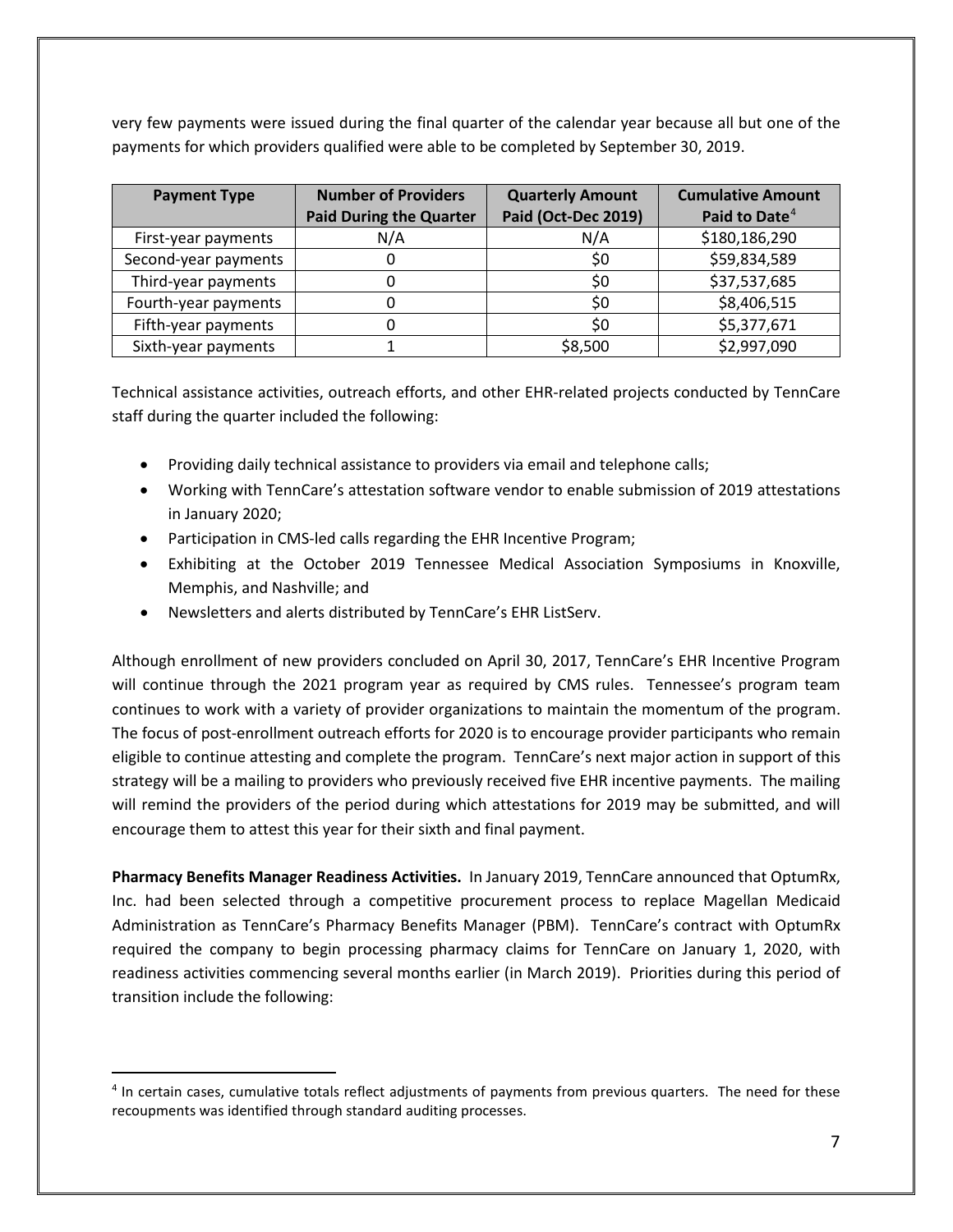- Establishing and managing the pharmacy network;
- Building a claims processing system, loading it with all information (enrollee data, edits specific to TennCare's outpatient formulary, clinical/quantity requirements, etc.) necessary for adjudication of claims, and performing user acceptance testing of the system;
- Creating a call center and website to assist patients and providers;
- Helping TennCare negotiate and collect supplemental rebates from pharmaceutical manufacturers; and
- Finalizing member and provider communications.

During the October-December 2019 quarter, preparations focused on testing the claims processing system, training staff on its use, and working to ensure that it complies with all requirements established by TennCare. The systems testing was initiated not only to validate readiness but also to verify that deployment of communication strategies for providers and members had been executed. Other arrangements made during the quarter included formal transfer of communication channels (such as dedicated member and provider phone and fax lines) and prior authorization cases. A number of challenges—such as the difficulties associated with data sharing, automation, and end user experience have been aggressively tracked by TennCare and resolved promptly to minimize disruptions to members and providers.

**Public Forum on the TennCare Demonstration.** In compliance with the federal regulation at 42 CFR § 431.420(c) and the Special Terms and Conditions of the TennCare Demonstration, TennCare hosted a public forum in Nashville on December 17, 2019. The purpose of the forum was to provide members of the public an opportunity to comment on the progress of the TennCare Demonstration project, which has delivered Medicaid services to eligible Tennesseans under a managed care model since 1994.

The December 17 open meeting was not the only avenue through which feedback could be offered. Notice of the forum, which appeared on the TennCare website, included an email address and a physical address at which comments would be accepted. Although no comments were received through any of these outlets, additional opportunities to assess the TennCare Demonstration will be available, as the TennCare agency is required to convene a forum on this subject each year for the foreseeable future.

**Supplemental Payments to Tennessee Hospitals.** The Division of TennCare makes supplemental payments to qualifying Tennessee hospitals each quarter to help offset the costs these facilities incur in providing uncompensated care. The methodology for distributing these funds is outlined in Attachment H of the TennCare Demonstration Agreement with CMS. The supplemental payments made during the second quarter of State Fiscal Year 2020 are shown in the table below.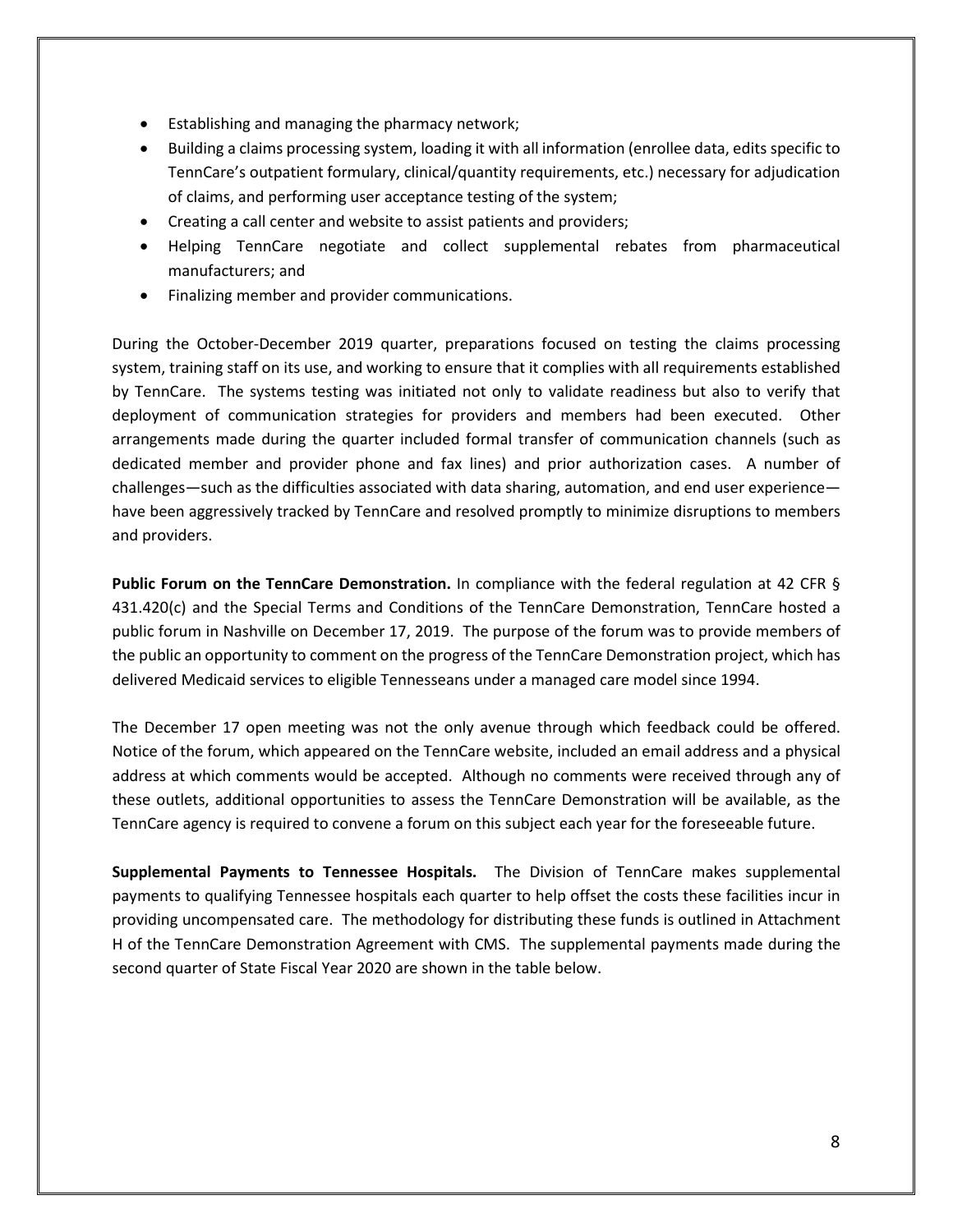|                                                  |                         | <b>Second Quarter</b> |
|--------------------------------------------------|-------------------------|-----------------------|
|                                                  |                         | Payments-             |
| <b>Hospital Name</b>                             | County                  | FY 2020               |
| Methodist Medical Center of Oak Ridge            | <b>Anderson County</b>  | \$107,457             |
| Ridgeview Psychiatric Hospital and Center        | Anderson County         | \$119,811             |
| Tennova Healthcare - Shelbyville                 | <b>Bedford County</b>   | \$32,775              |
| <b>Blount Memorial Hospital</b>                  | <b>Blount County</b>    | \$133,280             |
| Tennova Healthcare - Cleveland                   | <b>Bradley County</b>   | \$107,641             |
| Jellico Community Hospital                       | Campbell County         | \$80,973              |
| Tennova Healthcare - LaFollette Medical Center   | Campbell County         | \$55,132              |
| Saint Thomas Stones River Hospital               | Cannon County           | \$19,265              |
| Baptist Memorial Hospital - Carroll County       | <b>Carroll County</b>   | \$28,579              |
| <b>Sycamore Shoals Hospital</b>                  | <b>Carter County</b>    | \$84,333              |
| <b>Claiborne Medical Center</b>                  | Claiborne County        | \$30,272              |
| Tennova Healthcare - Newport Medical Center      | Cocke County            | \$78,873              |
| Tennova Healthcare - Harton                      | Coffee County           | \$61,832              |
| <b>Unity Medical Center</b>                      | Coffee County           | \$33,747              |
| <b>TriStar Skyline Medical Center</b>            | Davidson County         | \$373,310             |
| Nashville General Hospital                       | Davidson County         | \$396,607             |
| Saint Thomas Midtown Hospital                    | Davidson County         | \$234,767             |
| <b>TriStar Centennial Medical Center</b>         | Davidson County         | \$549,244             |
| TriStar Southern Hills Medical Center            | Davidson County         | \$139,438             |
| <b>TriStar Summit Medical Center</b>             | Davidson County         | \$145,020             |
| Vanderbilt Stallworth Rehabilitation Hospital    | Davidson County         | \$363                 |
| Vanderbilt University Medical Center             | Davidson County         | \$4,165,489           |
| <b>Decatur County General Hospital</b>           | Decatur County          | \$77,963              |
| Saint Thomas DeKalb Hospital                     | DeKalb County           | \$36,073              |
| <b>TriStar Horizon Medical Center</b>            | Dickson County          | \$222,408             |
| West Tennessee Healthcare Dyersburg Hospital     | <b>Dyer County</b>      | \$117,636             |
| Southern Tennessee Regional Health System -      |                         |                       |
| Winchester                                       | Franklin County         | \$69,732              |
| Milan General Hospital                           | <b>Gibson County</b>    | \$13,560              |
| Southern Tennessee Regional Health System -      |                         |                       |
| Pulaski                                          | <b>Giles County</b>     | \$65,239              |
| <b>Greeneville Community Hospital</b>            | <b>Greene County</b>    | \$90,735              |
| Morristown - Hamblen Healthcare System           | Hamblen County          | \$152,586             |
| Erlanger Health System                           | <b>Hamilton County</b>  | \$3,087,811           |
| Parkridge Medical Center                         | <b>Hamilton County</b>  | \$1,188,410           |
| Encompass Health Rehabilitation Hospital of      |                         |                       |
| Chattanooga                                      | <b>Hamilton County</b>  | \$198                 |
| Siskin Hospital for Physical Rehabilitation      | <b>Hamilton County</b>  | \$1,283               |
| <b>Hardin Medical Center</b>                     | <b>Hardin County</b>    | \$75,741              |
| Henderson County Community Hospital              | <b>Henderson County</b> | \$16,747              |
| <b>Henry County Medical Center</b>               | <b>Henry County</b>     | \$101,702             |
| Tennova Healthcare - Jefferson Memorial Hospital | Jefferson County        | \$28,850              |

#### **Supplemental Hospital Payments for the Quarter**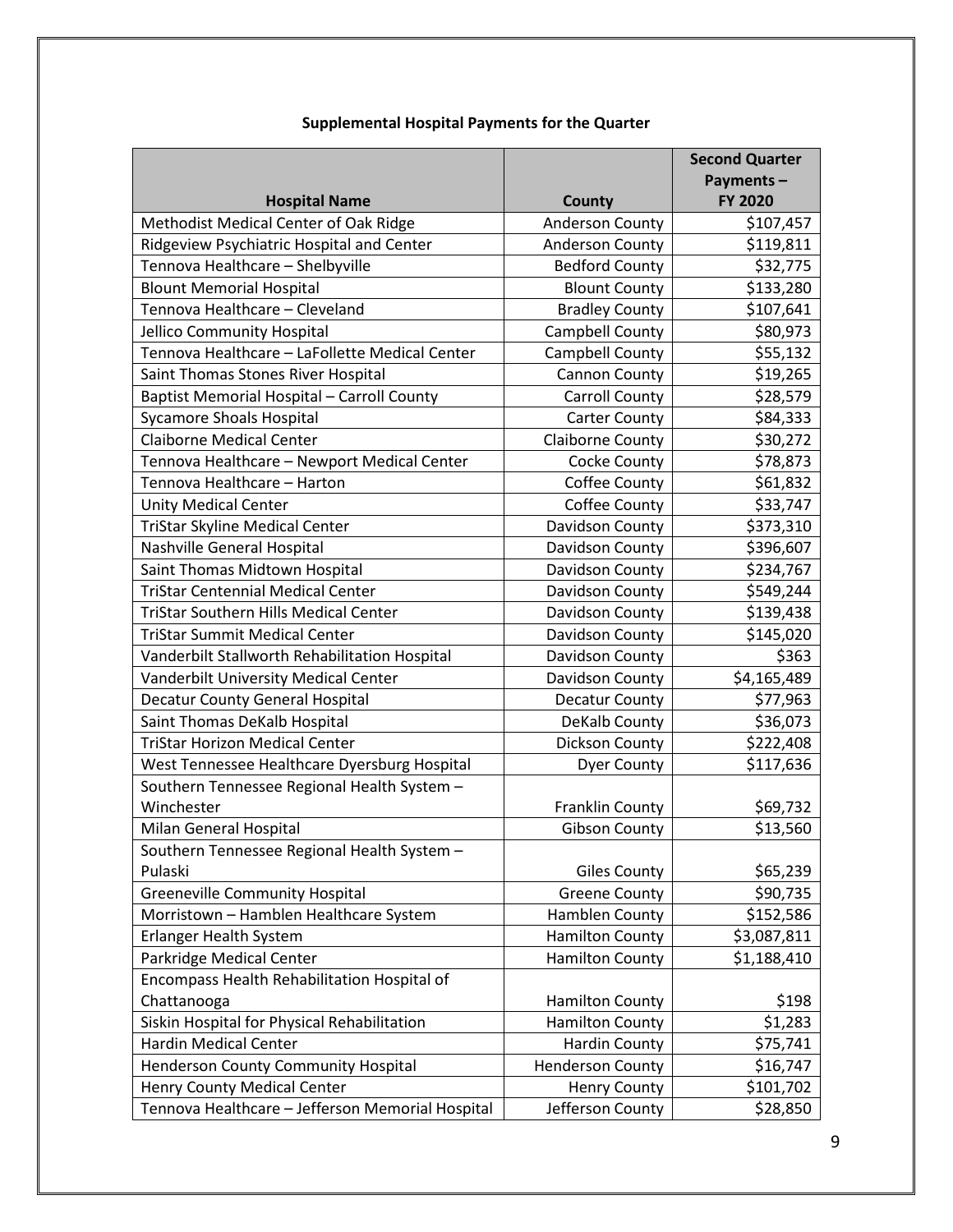|                                                   |                          | <b>Second Quarter</b> |
|---------------------------------------------------|--------------------------|-----------------------|
|                                                   |                          | Payments-             |
| <b>Hospital Name</b>                              | County                   | <b>FY 2020</b>        |
| Parkwest Medical Center                           | <b>Knox County</b>       | \$338,107             |
| Tennova Healthcare - North Knoxville Medical      |                          |                       |
| Center                                            | Knox County              | \$111,619             |
| East Tennessee Children's Hospital                | <b>Knox County</b>       | \$2,138,762           |
| Fort Sanders Regional Medical Center              | <b>Knox County</b>       | \$262,329             |
| University of Tennessee Medical Center            | <b>Knox County</b>       | \$1,953,135           |
| Southern Tennessee Regional Health System -       |                          |                       |
| Lawrenceburg                                      | Lawrence County          | \$41,536              |
| <b>Lincoln Medical Center</b>                     | Lincoln County           | \$173,251             |
| Jackson - Madison County General Hospital         | <b>Madison County</b>    | \$546,104             |
| Pathways of Tennessee                             | <b>Madison County</b>    | \$101,373             |
| Starr Regional Medical Center - Athens            | <b>McMinn County</b>     | \$67,659              |
| <b>Sweetwater Hospital Association</b>            | Monroe County            | \$120,990             |
| Tennova Healthcare - Clarksville                  | Montgomery County        | \$85,811              |
| Baptist Memorial Hospital - Union City            | <b>Obion County</b>      | \$82,962              |
| Livingston Regional Hospital                      | <b>Overton County</b>    | \$26,126              |
| Cookeville Regional Medical Center                | <b>Putnam County</b>     | \$142,403             |
| <b>Ten Broeck Tennessee</b>                       | <b>Putnam County</b>     | \$58,215              |
| Roane Medical Center                              | Roane County             | \$59,000              |
| <b>NorthCrest Medical Center</b>                  | <b>Robertson County</b>  | \$97,971              |
| Saint Thomas Rutherford Hospital                  | <b>Rutherford County</b> | \$234,511             |
| <b>TriStar StoneCrest Medical Center</b>          | <b>Rutherford County</b> | \$132,803             |
| <b>TrustPoint Hospital</b>                        | <b>Rutherford County</b> | \$34,972              |
| <b>Big South Fork Medical Center</b>              | <b>Scott County</b>      | \$15,330              |
| <b>LeConte Medical Center</b>                     | Sevier County            | \$204,784             |
| <b>Baptist Memorial Restorative Care Hospital</b> | <b>Shelby County</b>     | \$2,417               |
| <b>Baptist Memorial Hospital - Memphis</b>        | <b>Shelby County</b>     | \$690,203             |
| Methodist University Hospital                     | <b>Shelby County</b>     | \$1,042,571           |
| Crestwyn Behavioral Health                        | Shelby County            | \$91,247              |
| Delta Medical Center                              | <b>Shelby County</b>     | \$277,690             |
| Encompass Health Rehabilitation Hospital of North |                          |                       |
| Memphis                                           | <b>Shelby County</b>     | \$68                  |
| Encompass Health Rehabilitation Hospital of       |                          |                       |
| Memphis                                           | <b>Shelby County</b>     | \$838                 |
| LeBonheur Children's Hospital                     | Shelby County            | \$4,111,238           |
| Regional One Health                               | <b>Shelby County</b>     | \$2,515,582           |
| Regional One Health Extended Care Hospital        | <b>Shelby County</b>     | \$252                 |
| Saint Francis Hospital                            | Shelby County            | \$254,482             |
| Saint Francis Hospital - Bartlett                 | <b>Shelby County</b>     | \$78,172              |
| Saint Jude Children's Research Hospital           | Shelby County            | \$742,435             |
| Select Specialty Hospital - Memphis               | <b>Shelby County</b>     | \$512                 |
| <b>Bristol Regional Medical Center</b>            | <b>Sullivan County</b>   | \$121,117             |
| Creekside Behavioral Health                       | <b>Sullivan County</b>   | \$4,354               |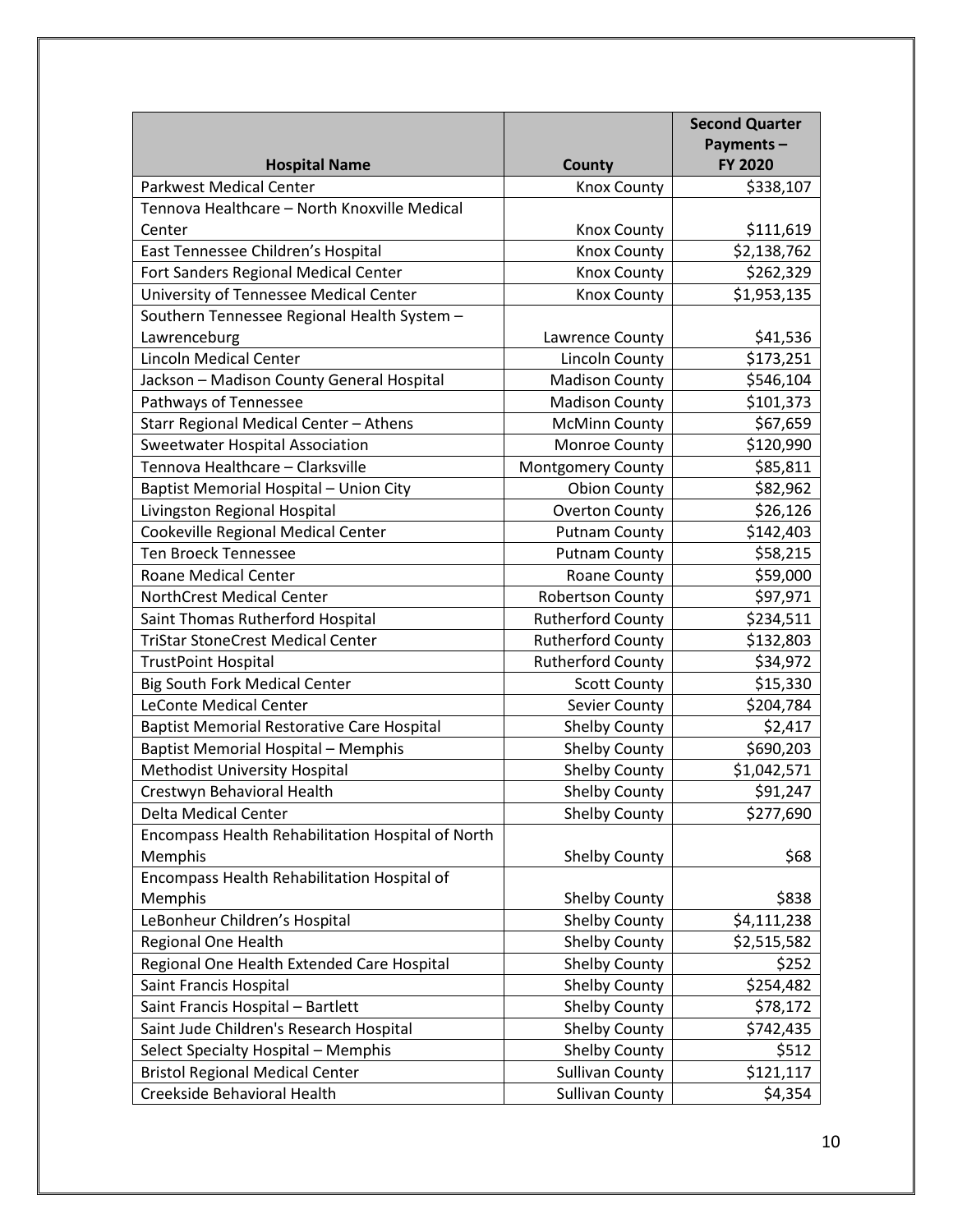|                                              |                          | <b>Second Quarter</b>       |
|----------------------------------------------|--------------------------|-----------------------------|
| <b>Hospital Name</b>                         | County                   | Payments-<br><b>FY 2020</b> |
| Encompass Health Rehabilitation Hospital of  |                          |                             |
| Kingsport                                    | <b>Sullivan County</b>   | \$1,149                     |
| <b>Holston Valley Medical Center</b>         | <b>Sullivan County</b>   | \$198,847                   |
| Indian Path Community Hospital               | <b>Sullivan County</b>   | \$101,535                   |
| Select Specialty Hospital - Tri-Cities       | <b>Sullivan County</b>   | \$48                        |
| <b>TriStar Hendersonville Medical Center</b> | <b>Sumner County</b>     | \$139,480                   |
| Sumner Regional Medical Center               | <b>Sumner County</b>     | \$102,791                   |
| Baptist Memorial Hospital - Tipton           | <b>Tipton County</b>     | \$104,291                   |
| Unicoi County Hospital                       | Unicoi County            | \$24,544                    |
| Saint Thomas River Park Hospital             | <b>Warren County</b>     | \$77,547                    |
| Johnson City Medical Center                  | <b>Washington County</b> | \$1,256,376                 |
| Franklin Woods Community Hospital            | <b>Washington County</b> | \$87,388                    |
| Quillen Rehabilitation Hospital              | <b>Washington County</b> | \$404                       |
| <b>Wayne Medical Center</b>                  | <b>Wayne County</b>      | \$13,598                    |
| West Tennessee Healthcare Rehabilitation     |                          |                             |
| <b>Hospital Cane Creek</b>                   | <b>Weakley County</b>    | \$27                        |
| West Tennessee Healthcare Volunteer Hospital | <b>Weakley County</b>    | \$29,808                    |
| Encompass Health Rehabilitation Hospital of  |                          |                             |
| Franklin                                     | <b>Williamson County</b> | \$6                         |
| Williamson Medical Center                    | <b>Williamson County</b> | \$40,414                    |
| Vanderbilt Wilson County Hospital            | <b>Wilson County</b>     | \$158,934                   |
| <b>TOTAL</b>                                 |                          | \$31,625,000                |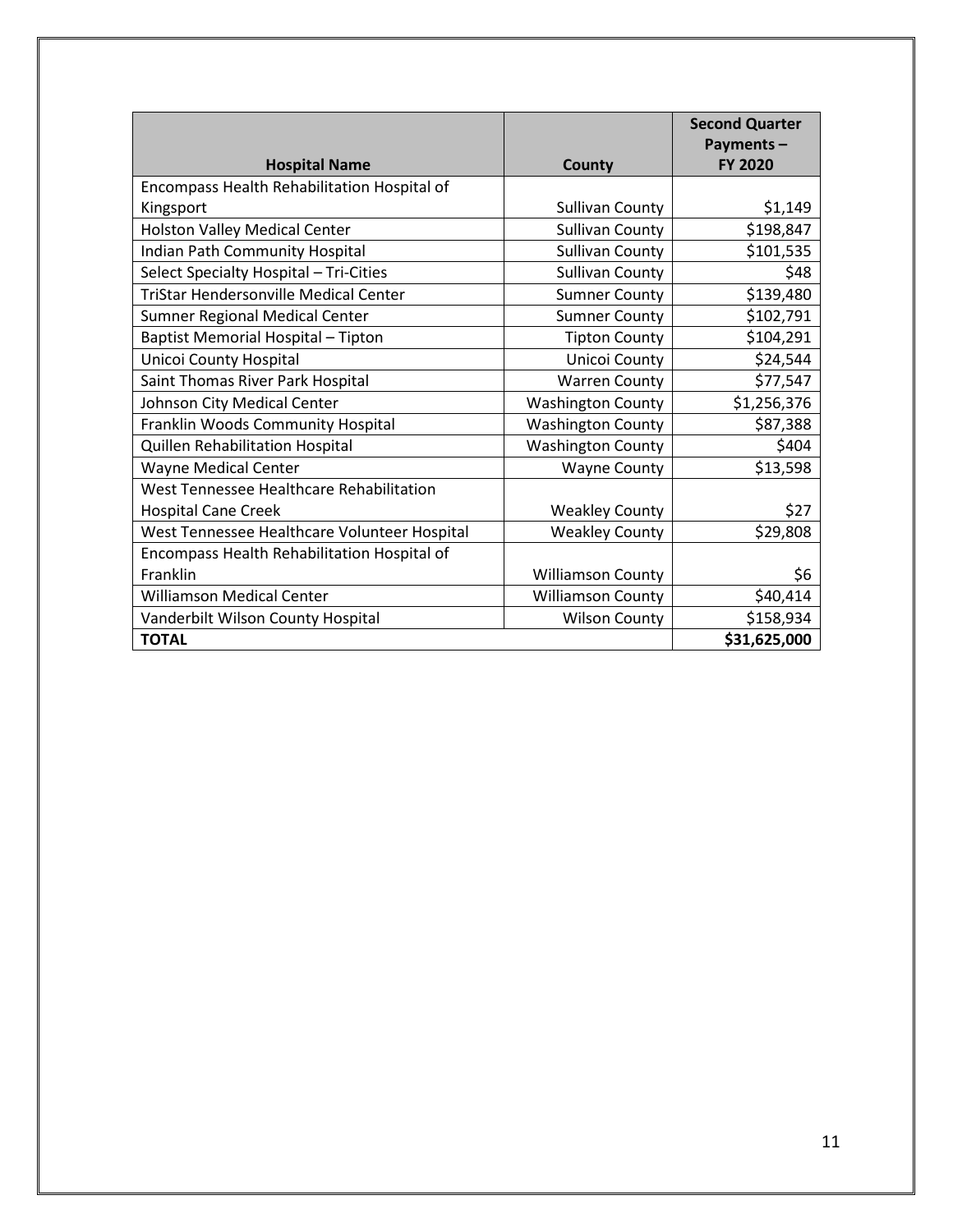#### **Number of Recipients on TennCare and Costs to the State**

During the month of December 2019, there were 1,390,818 Medicaid eligibles and 22,339 Demonstration eligibles enrolled in TennCare, for a total of 1,413,157 persons.

Estimates of TennCare spending for the second quarter of State Fiscal Year 2020 are summarized in the table below.

| <b>Spending Category</b> | Second Quarter FY 2020* |
|--------------------------|-------------------------|
| MCO services**           | \$1,715,289,100         |
| Dental services          | \$41,239,500            |
| Pharmacy services        | \$290,124,900           |
| Medicare "clawback"***   | \$57,271,100            |

*\*These figures are cash basis as of December 31 and are unaudited.*

*\*\*This figure includes Integrated Managed Care MCO expenditures.*

*\*\*\*The Medicare Part D clawback is money that states are required to pay to the federal government to help offset costs the federal government incurs by covering the prescription benefit for enrollees who have both Medicare and Medicaid.*

### **Viability of Managed Care Contractors (MCCs) in the TennCare Program**

**Claims payment analysis.** TennCare's prompt pay requirements may be summarized as shown below.

| <b>Entity</b>      | <b>Standard</b>                                                      | <b>Authority</b>     |
|--------------------|----------------------------------------------------------------------|----------------------|
| <b>MCOs</b>        | 90% of clean claims for payment for services delivered to            | TennCare contract    |
| services other)    | TennCare enrollees are processed and, if appropriate, paid           | and in accordance    |
| than CHOICES       | within 30 calendar days of the receipt of such claims.               | with T.C.A. § 56-32- |
| and ECF            |                                                                      | 126(b)               |
| <b>CHOICES</b> )   | 99.5% of all provider claims are processed, and, if                  |                      |
|                    | appropriate, paid within 60 calendar days of receipt.                |                      |
| <b>MCOs</b>        | 90% of clean electronically submitted Nursing Facility and           | TennCare contract    |
| (CHOICES and       | applicable Home and Community Based Services claims <sup>5</sup> are |                      |
| <b>ECF CHOICES</b> | processed and paid within 14 calendar days of receipt.               |                      |
| services)          |                                                                      |                      |
|                    | 99.5% of clean electronically submitted Nursing Facility and         |                      |
|                    | applicable Home and Community Based Services claims <sup>6</sup> are |                      |
|                    | processed and paid within 21 calendar days of receipt.               |                      |

<span id="page-11-1"></span><span id="page-11-0"></span> <sup>5</sup> Excludes Personal Emergency Response Systems (PERS), assistive technology, minor home modifications, and pest control claims. Claims for delivery of these services are handled like general MCO claims.  $6$  Ibid.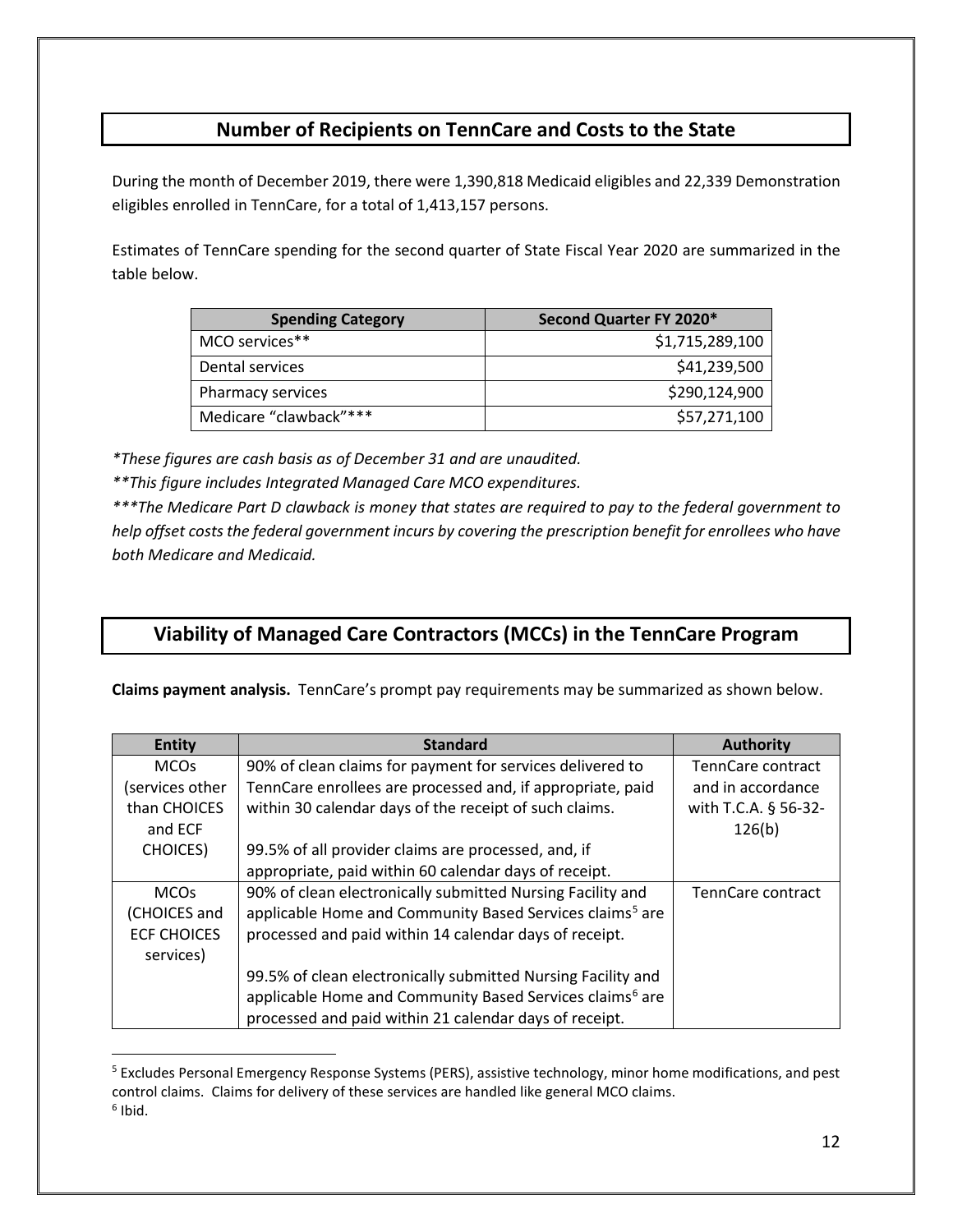| <b>Entity</b>          | <b>Standard</b>                                             | <b>Authority</b>     |
|------------------------|-------------------------------------------------------------|----------------------|
| <b>Dental Benefits</b> | 90% of clean claims for payment for services delivered to   | TennCare contract    |
| Manager                | TennCare enrollees are processed, and, if appropriate, paid | and in accordance    |
| (DBM)                  | within 30 calendar days of the receipt of such claims.      | with T.C.A. § 56-32- |
|                        |                                                             | 126(b)               |
|                        | 99.5% of all provider claims are processed, and, if         |                      |
|                        | appropriate, paid within 60 calendar days of receipt.       |                      |
| Pharmacy               | 100% of all clean claims submitted by pharmacy providers    | TennCare contract    |
| <b>Benefits</b>        | are paid within 15 calendar days of receipt.                |                      |
| Manager                |                                                             |                      |
| (PBM)                  |                                                             |                      |

The MCOs, the DBM, and the PBM are required to submit monthly claims data files of all TennCare claims processed to the Tennessee Department of Commerce and Insurance (TDCI) for verification of statutory and contractual prompt pay compliance. The plans are required to separate their claims data by claims processor (e.g., MCO, vision benefits manager, etc.). Furthermore, the MCOs are required to identify separately non-emergency transportation (NEMT) claims in the data files. Finally, the MCOs are required to submit separate claims data files representing a subset of electronically submitted Nursing Facility and applicable Home and Community Based Services claims for CHOICES and ECF CHOICES enrollees. TDCI then performs an analysis and reports the results of the prompt pay analyses by NEMT and CHOICES and ECF CHOICES claim types, by claims processor, and by total claims processed for the month.

If an MCO does not comply with the prompt pay requirements based on the total claims processed in a month, TDCI has the statutory authority to levy an administrative penalty of \$10,000 for each month of non-compliance after the first instance of non-compliance was reported to the plan. The Division of TennCare may also assess liquidated damages pursuant to the terms of the TennCare Contract. If the DBM and PBM do not meet their contractual prompt pay requirements, only TennCare may assess applicable liquidated damages against these entities.

**Net worth and company action level requirements.** According to Tennessee's "Health Maintenance Organization Act of 1986" statute (T.C.A. § 56-32-101 *et seq.*), the minimum net worth requirement for each TennCare MCO is calculated based on premium revenue reported on the National Association of Insurance Commissioners (NAIC) Annual Financial Statement for the most recent calendar year, as well as any TennCare payments made to the MCO that are not reported as premium revenue.

During the October-December 2019 quarter, the MCOs submitted their NAIC Third Quarter 2019 Financial Statements. As of September 30, 2019, TennCare MCOs reported net worth as indicated in the table below.<sup>[7](#page-12-0)</sup>

<span id="page-12-0"></span> $<sup>7</sup>$  The "Net Worth Requirement" and "Reported Net Worth" figures in the table are based on the MCOs' company-</sup> wide operations, not merely their TennCare operations.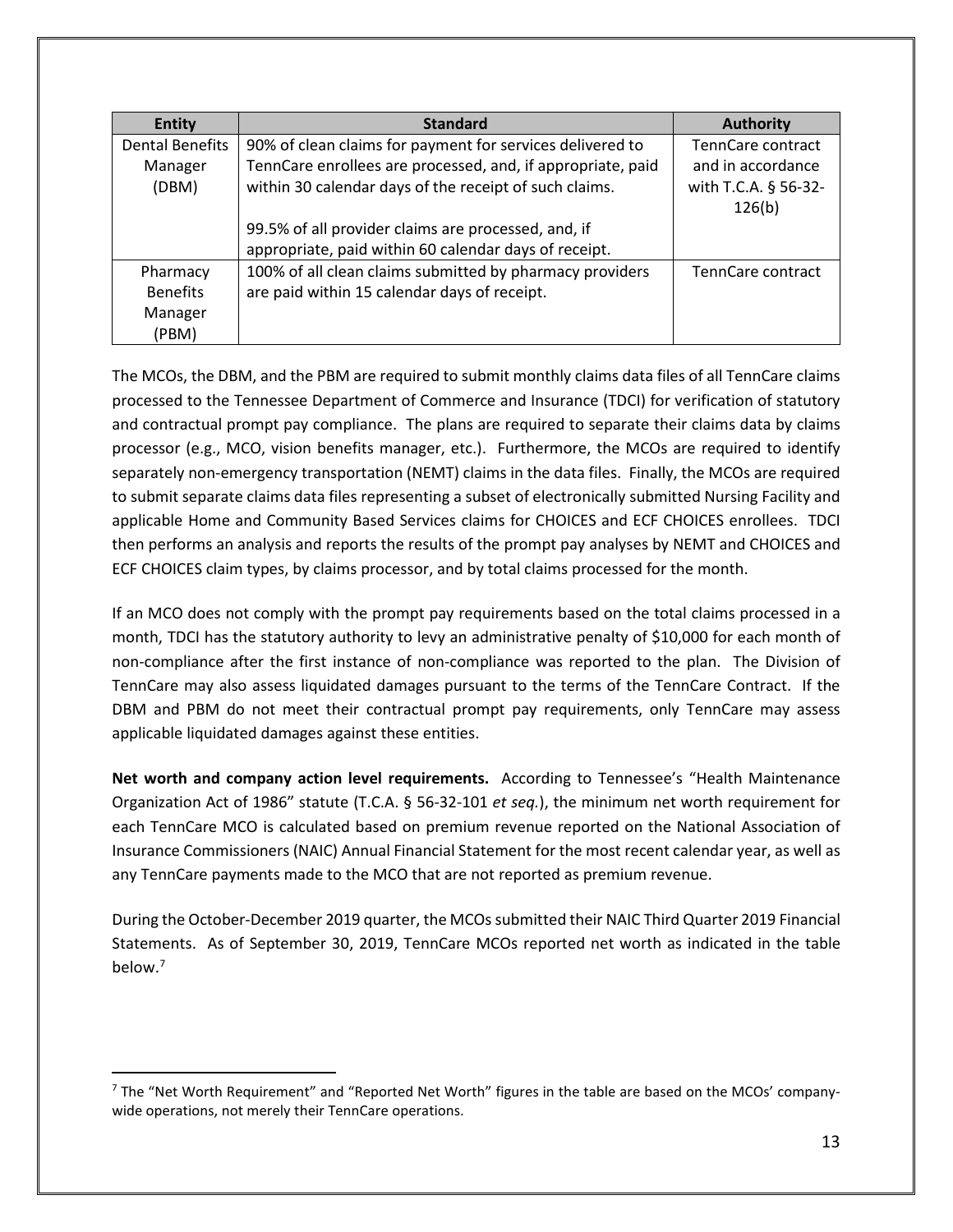| <b>MCO</b>                            | <b>Net Worth</b> | <b>Reported</b>  | Excess/       |
|---------------------------------------|------------------|------------------|---------------|
|                                       | Requirement      | <b>Net Worth</b> | (Deficiency)  |
| Amerigroup Tennessee                  | \$32,303,660     | \$170,712,416    | \$138,408,756 |
| UnitedHealthcare Plan of the River    | \$98,223,126     | \$517,406,985    | \$419,183,859 |
| Valley (UnitedHealthcare Community    |                  |                  |               |
| Plan)                                 |                  |                  |               |
| Volunteer State Health Plan (BlueCare | \$53,841,080     | \$417,935,796    | \$364,094,716 |
| & TennCare Select)                    |                  |                  |               |

During the October-December 2019 quarter, the MCOs were also required to comply with Tennessee's "Risk-Based Capital for Health Organizations" statute (T.C.A. § 56-46-201 *et seq.*). Risk-based capital (RBC) involves a method of calculating the minimum amount of capital necessary for a health entity to support its overall business operations depending on its size and risk profile. A health entity with a higher amount of risk is required to hold a higher amount of capital. The RBC statute gives TDCI the authority and mandate to use preventive and corrective measures that vary depending on the amount of capital deficiency indicated by the RBC calculations. A "Company Action Level" deficiency (defined at T.C.A. § 56- 46-203(a)) would require the submission of a plan to correct the entity's capital deficiency.

All TennCare MCOs met their minimum net worth requirements and Company Action Level requirements as of September 30, 2019.

#### **Success of Fraud Detection and Prevention**

The mission of the Tennessee Office of Inspector General (OIG) is to identify, investigate, prosecute, and arrest persons who commit fraud or abuse against the TennCare program and to recoup money owed to the State of Tennessee.The OIG receives case information from a variety of sources, including local law enforcement, the Division of TennCare, Health Related Boards, the Department of Human Services (DHS), other State agencies, health care providers, MCCs, and the general public via the OIG website, fax, written correspondence, and phone calls to the OIG hotline. Cases adjudicated during a particular fiscal year may have no relationship to dates of arrest during the same year. Selected statistics for the second quarter of Fiscal Year 2020 furnished for this report by the OIG are as follows:

| <b>Fraud and Abuse Allegations</b>                           | <b>Second Quarter FY 2020</b> |
|--------------------------------------------------------------|-------------------------------|
| <b>Fraud Allegations</b>                                     | 429                           |
| Abuse Allegations*                                           | 447                           |
| <b>Arrest/Conviction/Judicial Diversion</b><br><b>Totals</b> | <b>Second Quarter FY 2020</b> |
| Arrests                                                      | 15                            |
| Convictions                                                  | q                             |
| <b>Judicial Diversions</b>                                   |                               |

*\* Abuse cases may be referred to the appropriate Managed Care Contractor (MCC), the Division of TennCare, or DHS for further review/action.*